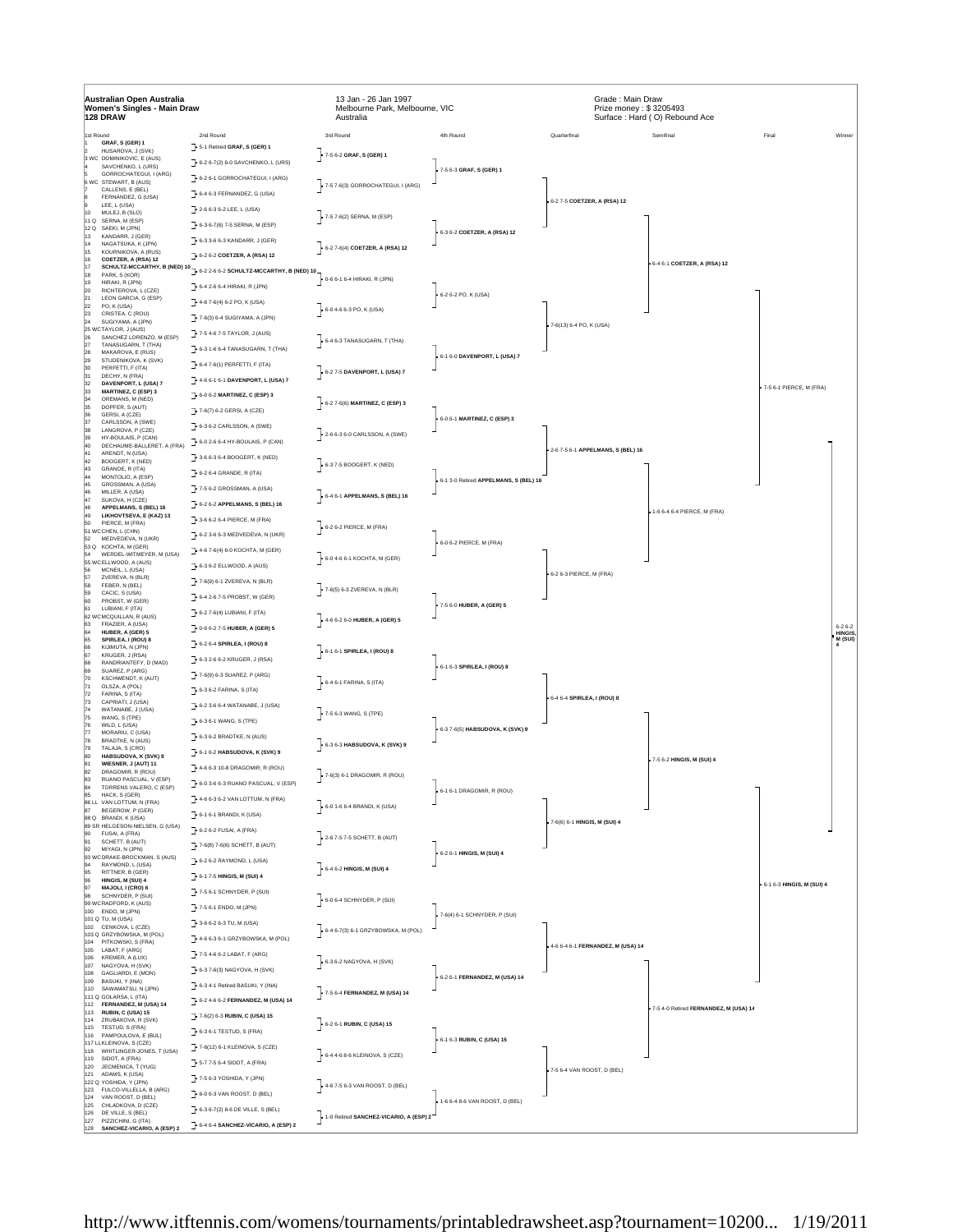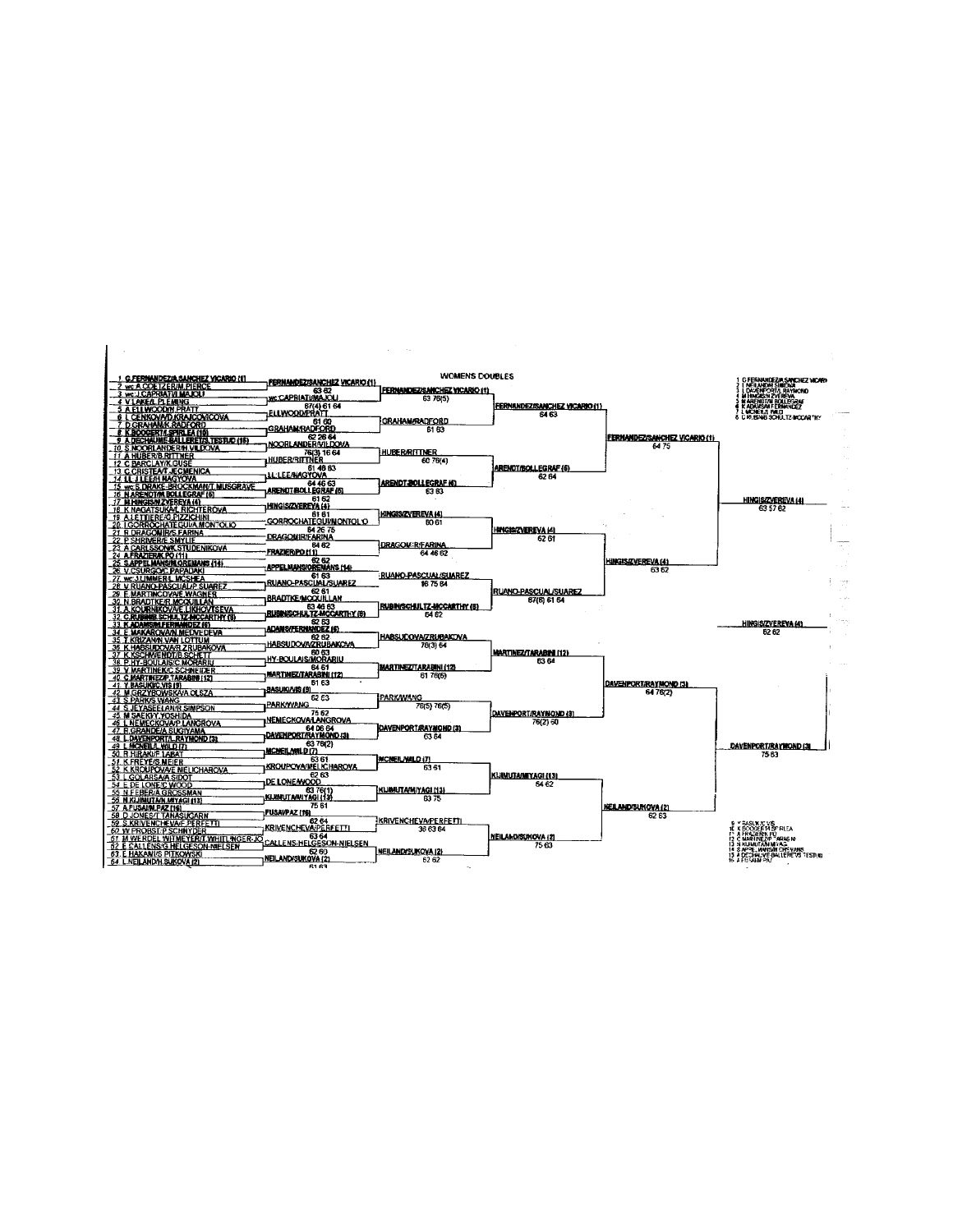## **Australian Open Qualifying Australia Women's Singles - Qualifying Draw 64 DRAW**

10 Jan - 12 Jan 1997 Melbourne Park, Melbourne, VIC Australia

Grade : Qualifying Draw Prize money : \$ Surface : Hard ( O) Rebound Ace

| $\uparrow$ 4-6 7-5 6-4 INOUE, H (JPN)<br>2<br>INOUE, H (JPN)<br>6-1 6-1 INOUE, H (JPN)<br>BAUDONE-FURLAN, N (ITA)<br>$\rightarrow$ 6-3 6-4 BAUDONE-FURLAN, N (ITA)<br>4 WC MUSGRAVE, T (AUS)<br>6-3 6-0 GRZYBOWSKA, M (POL) 13<br>LOUARSABISHVILI, N (GEO)<br>$\rightarrow$ 6-3 2-6 6-4 LOUARSABISHVILI, N (GEO)<br>6 WC BEADMAN, M (AUS)<br>6-4 6-4 GRZYBOWSKA, M (POL) 13<br>KRIZAN, T (SLO)<br>7- 7-5 6-0 GRZYBOWSKA, M (POL) 13<br>GRZYBOWSKA, M (POL) 13<br>18<br>9<br>GOLARSA, L (ITA) 11<br>6-2 6-1 GOLARSA, L (ITA) 11<br>10<br>OSTERLOH, L (USA)<br>$-6 - 36 - 3$ GOLARSA, L (ITA) 11<br>KLOESEL, S (GER)<br>11<br>$\rightarrow$ 6-1 6-4 BARCLAY, C (AUS)<br>12 WCBARCLAY, C (AUS)<br>6-0 6-2 GOLARSA, L (ITA) 11<br>13<br>MAURESMO, A (FRA)<br>$\rightarrow$ 6-3 7-5 MAURESMO, A (FRA)<br>14 WCREID, R (AUS)<br>6-1 6-1 VAN LOTTUM, N (FRA) 6<br>15<br>ROSEN, H (ISR)<br>$\rightarrow$ 7-6(4) 6-0 VAN LOTTUM, N (FRA) 6<br>16<br>VAN LOTTUM, N (FRA) 6<br>17<br>SERNA, M (ESP) 3<br>$\rightarrow$ 6-0 6-3 SERNA, M (ESP) 3<br>18<br>CSURGO, V (HUN)<br>6-2 6-1 SERNA, M (ESP) 3<br>TAKUMA, K (JPN)<br>19<br>$\rightarrow$ 6-7(2) 6-4 7-5 MARTINCOVA, E (CZE)<br>20<br>MARTINCOVA, E (CZE)<br>4-6 6-3 6-4 SERNA, M (ESP) 3<br>21 WCPRATT, N (AUS)<br>$\rightarrow$ 6-3 6-1 PRATT, N (AUS)<br>22<br>VASKOVA, A (CZE)<br>6-0 6-1 KLEINOVA, S (CZE) 10<br>23<br>PAPADAKI, C (GRE)<br>$\rightarrow$ 3-6 6-3 7-5 KLEINOVA, S (CZE) 10<br>24<br>KLEINOVA, S (CZE) 10<br>25<br>SMITH, S (GBR) 16<br>$\rightarrow$ 6-2 6-7(5) 6-2 SMITH, S (GBR) 16<br>26<br>VAN DE ZANDE, D (BEL)<br>6-1 6-1 BARABANSCHIKOVA, O (BLR)<br>27<br>GUSE, K (AUS)<br>6-1 6-4 BARABANSCHIKOVA, O (BLR)<br>BARABANSCHIKOVA, O (BLR)<br>28<br>4-6 6-2 6-2 BRANDI, K (USA)<br>29<br>YI, J (CHN)<br>$\rightarrow$ 6-4 6-2 VARMUZOVA, L (CZE)<br>VARMUZOVA, L (CZE)<br>30<br>6-0 3-0 Retired BRANDI, K (USA)<br>31<br>BRANDI, K (USA)<br>$\rightarrow$ 6-2 6-1 BRANDI, K (USA)<br>32<br>GRAHAM, D (USA) 7<br>33<br>SAEKI, M (JPN) 5<br>6-4 6-3 SAEKI, M (JPN) 5<br>34<br>GAVALDON, A (MEX)<br>$4-66-26-3$ SAEKI, M (JPN) 5<br>35<br>LEE, J (USA)<br>→ 6-4 5-7 6-2 LEE, J (USA)<br>36<br>SHAUGHNESSY, M (USA)<br>6-7(5) 7-5 6-3 SAEKI, M (JPN) 5<br>37<br>CHOI, Y (KOR)<br>1-6 7-5 6-2 CHI, J (USA)<br>38<br>CHI, J (USA)<br>$6 - 3 6 - 3$ DIAZ-OLIVA, M (ARG) 15<br>39<br>WEINGARTNER, M (GER)<br>6-3 7-5 DIAZ-OLIVA, M (ARG) 15<br>40<br>DIAZ-OLIVA, M (ARG) 15<br>41<br>DE LONE, E (USA) 14<br>$\rightarrow$ 6-2 6-3 MARTINEK, V (GER)<br>42<br>MARTINEK, V (GER)<br>$6-46-2$ JEYASEELAN, S (CAN)<br>43<br>JEYASEELAN, S (CAN)<br>$\rightarrow$ 6-2 6-1 JEYASEELAN, S (CAN)<br>44 WCMCSHEA, L (AUS)<br>4-6 6-3 6-3 KOCHTA, M (GER)<br>45<br>KOCHTA, M (GER)<br>$\blacktriangleright$ 7-5 6-1 KOCHTA, M (GER)<br>46<br>SANDU, R (ROU)<br>$\frac{1}{2}$ 6-3 6-1 KOCHTA, M (GER)<br>47 WCGRAHAME, A (AUS)<br>$\rightarrow$ 6-4 6-2 GLASS, A (GER) 4<br>GLASS, A (GER) 4<br>48<br>49<br>PAZ, M (ARG) 8<br>$\rightarrow$ 6-4 6-2 MEIER, S (GER)<br>50<br>MEIER, S (GER)<br>$6-06-4$ TU, M (USA)<br>51<br>TU, M (USA)<br>$\rightarrow$ 6-2 6-3 TU, M (USA)<br>GASPAR, P (HUN)<br>52<br>6-3 7-5 TU, M (USA)<br>53<br>KRAJCOVICOVA, D (SVK)<br>$\rightarrow$ 6-3 5-7 6-1 GAIDANO, M (ARG)<br>54<br>GAIDANO, M (ARG)<br>3-6 6-2 6-2 SIMPSON, R (CAN)<br>55<br>SIMPSON, R (CAN)<br>$\rightarrow$ 6-3 3-6 6-2 SIMPSON, R (CAN)<br>NEJEDLY, J (CAN) 9<br>56<br>57<br>SMASHNOVA, A (ISR) 12<br>$\rightarrow$ 6-3 6-3 MAZZOTTA, M (VEN)<br>58<br>MAZZOTTA, M (VEN)<br>4-6 6-3 6-2 MAZZOTTA, M (VEN)<br>PANOVA, T (RUS)<br>59<br>$\rightarrow$ 7-5 4-6 6-2 NEMECKOVA, L (CZE)<br>60<br>NEMECKOVA, L (CZE)<br>6-3 7-6(4) YOSHIDA, Y (JPN) 2<br>61<br>VAIDYANATHAN, N (IND)<br>$\rightarrow$ 7-5 6-2 VAIDYANATHAN, N (IND)<br>62<br>MANDULA, P (HUN)<br>6-3 6-4 YOSHIDA, Y (JPN) 2<br>63 WCBYRNE, J (AUS)<br>2-2-6 6-2 6-3 YOSHIDA, Y (JPN) 2<br>YOSHIDA, Y (JPN) 2<br>64 | 1st Round |                           | 2nd Round | 3rd Round | Final Round |
|-----------------------------------------------------------------------------------------------------------------------------------------------------------------------------------------------------------------------------------------------------------------------------------------------------------------------------------------------------------------------------------------------------------------------------------------------------------------------------------------------------------------------------------------------------------------------------------------------------------------------------------------------------------------------------------------------------------------------------------------------------------------------------------------------------------------------------------------------------------------------------------------------------------------------------------------------------------------------------------------------------------------------------------------------------------------------------------------------------------------------------------------------------------------------------------------------------------------------------------------------------------------------------------------------------------------------------------------------------------------------------------------------------------------------------------------------------------------------------------------------------------------------------------------------------------------------------------------------------------------------------------------------------------------------------------------------------------------------------------------------------------------------------------------------------------------------------------------------------------------------------------------------------------------------------------------------------------------------------------------------------------------------------------------------------------------------------------------------------------------------------------------------------------------------------------------------------------------------------------------------------------------------------------------------------------------------------------------------------------------------------------------------------------------------------------------------------------------------------------------------------------------------------------------------------------------------------------------------------------------------------------------------------------------------------------------------------------------------------------------------------------------------------------------------------------------------------------------------------------------------------------------------------------------------------------------------------------------------------------------------------------------------------------------------------------------------------------------------------------------------------------------------------------------------------------------------------------------------------------------------------------------------------------------------------------------------------------------------------------------------------------------------------------------------------------------------------------------------------------------------------------------------------------------------------------------------------------------------------------------------------------------------------------------------------------------------------------------------------------------------------------------------------------------------------------------------------------------------------------------------------------------------------------------------------------|-----------|---------------------------|-----------|-----------|-------------|
|                                                                                                                                                                                                                                                                                                                                                                                                                                                                                                                                                                                                                                                                                                                                                                                                                                                                                                                                                                                                                                                                                                                                                                                                                                                                                                                                                                                                                                                                                                                                                                                                                                                                                                                                                                                                                                                                                                                                                                                                                                                                                                                                                                                                                                                                                                                                                                                                                                                                                                                                                                                                                                                                                                                                                                                                                                                                                                                                                                                                                                                                                                                                                                                                                                                                                                                                                                                                                                                                                                                                                                                                                                                                                                                                                                                                                                                                                                                                   | 1         | <b>MARUSKA, M (AUT) 1</b> |           |           |             |
|                                                                                                                                                                                                                                                                                                                                                                                                                                                                                                                                                                                                                                                                                                                                                                                                                                                                                                                                                                                                                                                                                                                                                                                                                                                                                                                                                                                                                                                                                                                                                                                                                                                                                                                                                                                                                                                                                                                                                                                                                                                                                                                                                                                                                                                                                                                                                                                                                                                                                                                                                                                                                                                                                                                                                                                                                                                                                                                                                                                                                                                                                                                                                                                                                                                                                                                                                                                                                                                                                                                                                                                                                                                                                                                                                                                                                                                                                                                                   |           |                           |           |           |             |
|                                                                                                                                                                                                                                                                                                                                                                                                                                                                                                                                                                                                                                                                                                                                                                                                                                                                                                                                                                                                                                                                                                                                                                                                                                                                                                                                                                                                                                                                                                                                                                                                                                                                                                                                                                                                                                                                                                                                                                                                                                                                                                                                                                                                                                                                                                                                                                                                                                                                                                                                                                                                                                                                                                                                                                                                                                                                                                                                                                                                                                                                                                                                                                                                                                                                                                                                                                                                                                                                                                                                                                                                                                                                                                                                                                                                                                                                                                                                   |           |                           |           |           |             |
|                                                                                                                                                                                                                                                                                                                                                                                                                                                                                                                                                                                                                                                                                                                                                                                                                                                                                                                                                                                                                                                                                                                                                                                                                                                                                                                                                                                                                                                                                                                                                                                                                                                                                                                                                                                                                                                                                                                                                                                                                                                                                                                                                                                                                                                                                                                                                                                                                                                                                                                                                                                                                                                                                                                                                                                                                                                                                                                                                                                                                                                                                                                                                                                                                                                                                                                                                                                                                                                                                                                                                                                                                                                                                                                                                                                                                                                                                                                                   |           |                           |           |           |             |
|                                                                                                                                                                                                                                                                                                                                                                                                                                                                                                                                                                                                                                                                                                                                                                                                                                                                                                                                                                                                                                                                                                                                                                                                                                                                                                                                                                                                                                                                                                                                                                                                                                                                                                                                                                                                                                                                                                                                                                                                                                                                                                                                                                                                                                                                                                                                                                                                                                                                                                                                                                                                                                                                                                                                                                                                                                                                                                                                                                                                                                                                                                                                                                                                                                                                                                                                                                                                                                                                                                                                                                                                                                                                                                                                                                                                                                                                                                                                   |           |                           |           |           |             |
|                                                                                                                                                                                                                                                                                                                                                                                                                                                                                                                                                                                                                                                                                                                                                                                                                                                                                                                                                                                                                                                                                                                                                                                                                                                                                                                                                                                                                                                                                                                                                                                                                                                                                                                                                                                                                                                                                                                                                                                                                                                                                                                                                                                                                                                                                                                                                                                                                                                                                                                                                                                                                                                                                                                                                                                                                                                                                                                                                                                                                                                                                                                                                                                                                                                                                                                                                                                                                                                                                                                                                                                                                                                                                                                                                                                                                                                                                                                                   |           |                           |           |           |             |
|                                                                                                                                                                                                                                                                                                                                                                                                                                                                                                                                                                                                                                                                                                                                                                                                                                                                                                                                                                                                                                                                                                                                                                                                                                                                                                                                                                                                                                                                                                                                                                                                                                                                                                                                                                                                                                                                                                                                                                                                                                                                                                                                                                                                                                                                                                                                                                                                                                                                                                                                                                                                                                                                                                                                                                                                                                                                                                                                                                                                                                                                                                                                                                                                                                                                                                                                                                                                                                                                                                                                                                                                                                                                                                                                                                                                                                                                                                                                   |           |                           |           |           |             |
|                                                                                                                                                                                                                                                                                                                                                                                                                                                                                                                                                                                                                                                                                                                                                                                                                                                                                                                                                                                                                                                                                                                                                                                                                                                                                                                                                                                                                                                                                                                                                                                                                                                                                                                                                                                                                                                                                                                                                                                                                                                                                                                                                                                                                                                                                                                                                                                                                                                                                                                                                                                                                                                                                                                                                                                                                                                                                                                                                                                                                                                                                                                                                                                                                                                                                                                                                                                                                                                                                                                                                                                                                                                                                                                                                                                                                                                                                                                                   |           |                           |           |           |             |
|                                                                                                                                                                                                                                                                                                                                                                                                                                                                                                                                                                                                                                                                                                                                                                                                                                                                                                                                                                                                                                                                                                                                                                                                                                                                                                                                                                                                                                                                                                                                                                                                                                                                                                                                                                                                                                                                                                                                                                                                                                                                                                                                                                                                                                                                                                                                                                                                                                                                                                                                                                                                                                                                                                                                                                                                                                                                                                                                                                                                                                                                                                                                                                                                                                                                                                                                                                                                                                                                                                                                                                                                                                                                                                                                                                                                                                                                                                                                   |           |                           |           |           |             |
|                                                                                                                                                                                                                                                                                                                                                                                                                                                                                                                                                                                                                                                                                                                                                                                                                                                                                                                                                                                                                                                                                                                                                                                                                                                                                                                                                                                                                                                                                                                                                                                                                                                                                                                                                                                                                                                                                                                                                                                                                                                                                                                                                                                                                                                                                                                                                                                                                                                                                                                                                                                                                                                                                                                                                                                                                                                                                                                                                                                                                                                                                                                                                                                                                                                                                                                                                                                                                                                                                                                                                                                                                                                                                                                                                                                                                                                                                                                                   |           |                           |           |           |             |
|                                                                                                                                                                                                                                                                                                                                                                                                                                                                                                                                                                                                                                                                                                                                                                                                                                                                                                                                                                                                                                                                                                                                                                                                                                                                                                                                                                                                                                                                                                                                                                                                                                                                                                                                                                                                                                                                                                                                                                                                                                                                                                                                                                                                                                                                                                                                                                                                                                                                                                                                                                                                                                                                                                                                                                                                                                                                                                                                                                                                                                                                                                                                                                                                                                                                                                                                                                                                                                                                                                                                                                                                                                                                                                                                                                                                                                                                                                                                   |           |                           |           |           |             |
|                                                                                                                                                                                                                                                                                                                                                                                                                                                                                                                                                                                                                                                                                                                                                                                                                                                                                                                                                                                                                                                                                                                                                                                                                                                                                                                                                                                                                                                                                                                                                                                                                                                                                                                                                                                                                                                                                                                                                                                                                                                                                                                                                                                                                                                                                                                                                                                                                                                                                                                                                                                                                                                                                                                                                                                                                                                                                                                                                                                                                                                                                                                                                                                                                                                                                                                                                                                                                                                                                                                                                                                                                                                                                                                                                                                                                                                                                                                                   |           |                           |           |           |             |
|                                                                                                                                                                                                                                                                                                                                                                                                                                                                                                                                                                                                                                                                                                                                                                                                                                                                                                                                                                                                                                                                                                                                                                                                                                                                                                                                                                                                                                                                                                                                                                                                                                                                                                                                                                                                                                                                                                                                                                                                                                                                                                                                                                                                                                                                                                                                                                                                                                                                                                                                                                                                                                                                                                                                                                                                                                                                                                                                                                                                                                                                                                                                                                                                                                                                                                                                                                                                                                                                                                                                                                                                                                                                                                                                                                                                                                                                                                                                   |           |                           |           |           |             |
|                                                                                                                                                                                                                                                                                                                                                                                                                                                                                                                                                                                                                                                                                                                                                                                                                                                                                                                                                                                                                                                                                                                                                                                                                                                                                                                                                                                                                                                                                                                                                                                                                                                                                                                                                                                                                                                                                                                                                                                                                                                                                                                                                                                                                                                                                                                                                                                                                                                                                                                                                                                                                                                                                                                                                                                                                                                                                                                                                                                                                                                                                                                                                                                                                                                                                                                                                                                                                                                                                                                                                                                                                                                                                                                                                                                                                                                                                                                                   |           |                           |           |           |             |
|                                                                                                                                                                                                                                                                                                                                                                                                                                                                                                                                                                                                                                                                                                                                                                                                                                                                                                                                                                                                                                                                                                                                                                                                                                                                                                                                                                                                                                                                                                                                                                                                                                                                                                                                                                                                                                                                                                                                                                                                                                                                                                                                                                                                                                                                                                                                                                                                                                                                                                                                                                                                                                                                                                                                                                                                                                                                                                                                                                                                                                                                                                                                                                                                                                                                                                                                                                                                                                                                                                                                                                                                                                                                                                                                                                                                                                                                                                                                   |           |                           |           |           |             |
|                                                                                                                                                                                                                                                                                                                                                                                                                                                                                                                                                                                                                                                                                                                                                                                                                                                                                                                                                                                                                                                                                                                                                                                                                                                                                                                                                                                                                                                                                                                                                                                                                                                                                                                                                                                                                                                                                                                                                                                                                                                                                                                                                                                                                                                                                                                                                                                                                                                                                                                                                                                                                                                                                                                                                                                                                                                                                                                                                                                                                                                                                                                                                                                                                                                                                                                                                                                                                                                                                                                                                                                                                                                                                                                                                                                                                                                                                                                                   |           |                           |           |           |             |
|                                                                                                                                                                                                                                                                                                                                                                                                                                                                                                                                                                                                                                                                                                                                                                                                                                                                                                                                                                                                                                                                                                                                                                                                                                                                                                                                                                                                                                                                                                                                                                                                                                                                                                                                                                                                                                                                                                                                                                                                                                                                                                                                                                                                                                                                                                                                                                                                                                                                                                                                                                                                                                                                                                                                                                                                                                                                                                                                                                                                                                                                                                                                                                                                                                                                                                                                                                                                                                                                                                                                                                                                                                                                                                                                                                                                                                                                                                                                   |           |                           |           |           |             |
|                                                                                                                                                                                                                                                                                                                                                                                                                                                                                                                                                                                                                                                                                                                                                                                                                                                                                                                                                                                                                                                                                                                                                                                                                                                                                                                                                                                                                                                                                                                                                                                                                                                                                                                                                                                                                                                                                                                                                                                                                                                                                                                                                                                                                                                                                                                                                                                                                                                                                                                                                                                                                                                                                                                                                                                                                                                                                                                                                                                                                                                                                                                                                                                                                                                                                                                                                                                                                                                                                                                                                                                                                                                                                                                                                                                                                                                                                                                                   |           |                           |           |           |             |
|                                                                                                                                                                                                                                                                                                                                                                                                                                                                                                                                                                                                                                                                                                                                                                                                                                                                                                                                                                                                                                                                                                                                                                                                                                                                                                                                                                                                                                                                                                                                                                                                                                                                                                                                                                                                                                                                                                                                                                                                                                                                                                                                                                                                                                                                                                                                                                                                                                                                                                                                                                                                                                                                                                                                                                                                                                                                                                                                                                                                                                                                                                                                                                                                                                                                                                                                                                                                                                                                                                                                                                                                                                                                                                                                                                                                                                                                                                                                   |           |                           |           |           |             |
|                                                                                                                                                                                                                                                                                                                                                                                                                                                                                                                                                                                                                                                                                                                                                                                                                                                                                                                                                                                                                                                                                                                                                                                                                                                                                                                                                                                                                                                                                                                                                                                                                                                                                                                                                                                                                                                                                                                                                                                                                                                                                                                                                                                                                                                                                                                                                                                                                                                                                                                                                                                                                                                                                                                                                                                                                                                                                                                                                                                                                                                                                                                                                                                                                                                                                                                                                                                                                                                                                                                                                                                                                                                                                                                                                                                                                                                                                                                                   |           |                           |           |           |             |
|                                                                                                                                                                                                                                                                                                                                                                                                                                                                                                                                                                                                                                                                                                                                                                                                                                                                                                                                                                                                                                                                                                                                                                                                                                                                                                                                                                                                                                                                                                                                                                                                                                                                                                                                                                                                                                                                                                                                                                                                                                                                                                                                                                                                                                                                                                                                                                                                                                                                                                                                                                                                                                                                                                                                                                                                                                                                                                                                                                                                                                                                                                                                                                                                                                                                                                                                                                                                                                                                                                                                                                                                                                                                                                                                                                                                                                                                                                                                   |           |                           |           |           |             |
|                                                                                                                                                                                                                                                                                                                                                                                                                                                                                                                                                                                                                                                                                                                                                                                                                                                                                                                                                                                                                                                                                                                                                                                                                                                                                                                                                                                                                                                                                                                                                                                                                                                                                                                                                                                                                                                                                                                                                                                                                                                                                                                                                                                                                                                                                                                                                                                                                                                                                                                                                                                                                                                                                                                                                                                                                                                                                                                                                                                                                                                                                                                                                                                                                                                                                                                                                                                                                                                                                                                                                                                                                                                                                                                                                                                                                                                                                                                                   |           |                           |           |           |             |
|                                                                                                                                                                                                                                                                                                                                                                                                                                                                                                                                                                                                                                                                                                                                                                                                                                                                                                                                                                                                                                                                                                                                                                                                                                                                                                                                                                                                                                                                                                                                                                                                                                                                                                                                                                                                                                                                                                                                                                                                                                                                                                                                                                                                                                                                                                                                                                                                                                                                                                                                                                                                                                                                                                                                                                                                                                                                                                                                                                                                                                                                                                                                                                                                                                                                                                                                                                                                                                                                                                                                                                                                                                                                                                                                                                                                                                                                                                                                   |           |                           |           |           |             |
|                                                                                                                                                                                                                                                                                                                                                                                                                                                                                                                                                                                                                                                                                                                                                                                                                                                                                                                                                                                                                                                                                                                                                                                                                                                                                                                                                                                                                                                                                                                                                                                                                                                                                                                                                                                                                                                                                                                                                                                                                                                                                                                                                                                                                                                                                                                                                                                                                                                                                                                                                                                                                                                                                                                                                                                                                                                                                                                                                                                                                                                                                                                                                                                                                                                                                                                                                                                                                                                                                                                                                                                                                                                                                                                                                                                                                                                                                                                                   |           |                           |           |           |             |
|                                                                                                                                                                                                                                                                                                                                                                                                                                                                                                                                                                                                                                                                                                                                                                                                                                                                                                                                                                                                                                                                                                                                                                                                                                                                                                                                                                                                                                                                                                                                                                                                                                                                                                                                                                                                                                                                                                                                                                                                                                                                                                                                                                                                                                                                                                                                                                                                                                                                                                                                                                                                                                                                                                                                                                                                                                                                                                                                                                                                                                                                                                                                                                                                                                                                                                                                                                                                                                                                                                                                                                                                                                                                                                                                                                                                                                                                                                                                   |           |                           |           |           |             |
|                                                                                                                                                                                                                                                                                                                                                                                                                                                                                                                                                                                                                                                                                                                                                                                                                                                                                                                                                                                                                                                                                                                                                                                                                                                                                                                                                                                                                                                                                                                                                                                                                                                                                                                                                                                                                                                                                                                                                                                                                                                                                                                                                                                                                                                                                                                                                                                                                                                                                                                                                                                                                                                                                                                                                                                                                                                                                                                                                                                                                                                                                                                                                                                                                                                                                                                                                                                                                                                                                                                                                                                                                                                                                                                                                                                                                                                                                                                                   |           |                           |           |           |             |
|                                                                                                                                                                                                                                                                                                                                                                                                                                                                                                                                                                                                                                                                                                                                                                                                                                                                                                                                                                                                                                                                                                                                                                                                                                                                                                                                                                                                                                                                                                                                                                                                                                                                                                                                                                                                                                                                                                                                                                                                                                                                                                                                                                                                                                                                                                                                                                                                                                                                                                                                                                                                                                                                                                                                                                                                                                                                                                                                                                                                                                                                                                                                                                                                                                                                                                                                                                                                                                                                                                                                                                                                                                                                                                                                                                                                                                                                                                                                   |           |                           |           |           |             |
|                                                                                                                                                                                                                                                                                                                                                                                                                                                                                                                                                                                                                                                                                                                                                                                                                                                                                                                                                                                                                                                                                                                                                                                                                                                                                                                                                                                                                                                                                                                                                                                                                                                                                                                                                                                                                                                                                                                                                                                                                                                                                                                                                                                                                                                                                                                                                                                                                                                                                                                                                                                                                                                                                                                                                                                                                                                                                                                                                                                                                                                                                                                                                                                                                                                                                                                                                                                                                                                                                                                                                                                                                                                                                                                                                                                                                                                                                                                                   |           |                           |           |           |             |
|                                                                                                                                                                                                                                                                                                                                                                                                                                                                                                                                                                                                                                                                                                                                                                                                                                                                                                                                                                                                                                                                                                                                                                                                                                                                                                                                                                                                                                                                                                                                                                                                                                                                                                                                                                                                                                                                                                                                                                                                                                                                                                                                                                                                                                                                                                                                                                                                                                                                                                                                                                                                                                                                                                                                                                                                                                                                                                                                                                                                                                                                                                                                                                                                                                                                                                                                                                                                                                                                                                                                                                                                                                                                                                                                                                                                                                                                                                                                   |           |                           |           |           |             |
|                                                                                                                                                                                                                                                                                                                                                                                                                                                                                                                                                                                                                                                                                                                                                                                                                                                                                                                                                                                                                                                                                                                                                                                                                                                                                                                                                                                                                                                                                                                                                                                                                                                                                                                                                                                                                                                                                                                                                                                                                                                                                                                                                                                                                                                                                                                                                                                                                                                                                                                                                                                                                                                                                                                                                                                                                                                                                                                                                                                                                                                                                                                                                                                                                                                                                                                                                                                                                                                                                                                                                                                                                                                                                                                                                                                                                                                                                                                                   |           |                           |           |           |             |
|                                                                                                                                                                                                                                                                                                                                                                                                                                                                                                                                                                                                                                                                                                                                                                                                                                                                                                                                                                                                                                                                                                                                                                                                                                                                                                                                                                                                                                                                                                                                                                                                                                                                                                                                                                                                                                                                                                                                                                                                                                                                                                                                                                                                                                                                                                                                                                                                                                                                                                                                                                                                                                                                                                                                                                                                                                                                                                                                                                                                                                                                                                                                                                                                                                                                                                                                                                                                                                                                                                                                                                                                                                                                                                                                                                                                                                                                                                                                   |           |                           |           |           |             |
|                                                                                                                                                                                                                                                                                                                                                                                                                                                                                                                                                                                                                                                                                                                                                                                                                                                                                                                                                                                                                                                                                                                                                                                                                                                                                                                                                                                                                                                                                                                                                                                                                                                                                                                                                                                                                                                                                                                                                                                                                                                                                                                                                                                                                                                                                                                                                                                                                                                                                                                                                                                                                                                                                                                                                                                                                                                                                                                                                                                                                                                                                                                                                                                                                                                                                                                                                                                                                                                                                                                                                                                                                                                                                                                                                                                                                                                                                                                                   |           |                           |           |           |             |
|                                                                                                                                                                                                                                                                                                                                                                                                                                                                                                                                                                                                                                                                                                                                                                                                                                                                                                                                                                                                                                                                                                                                                                                                                                                                                                                                                                                                                                                                                                                                                                                                                                                                                                                                                                                                                                                                                                                                                                                                                                                                                                                                                                                                                                                                                                                                                                                                                                                                                                                                                                                                                                                                                                                                                                                                                                                                                                                                                                                                                                                                                                                                                                                                                                                                                                                                                                                                                                                                                                                                                                                                                                                                                                                                                                                                                                                                                                                                   |           |                           |           |           |             |
|                                                                                                                                                                                                                                                                                                                                                                                                                                                                                                                                                                                                                                                                                                                                                                                                                                                                                                                                                                                                                                                                                                                                                                                                                                                                                                                                                                                                                                                                                                                                                                                                                                                                                                                                                                                                                                                                                                                                                                                                                                                                                                                                                                                                                                                                                                                                                                                                                                                                                                                                                                                                                                                                                                                                                                                                                                                                                                                                                                                                                                                                                                                                                                                                                                                                                                                                                                                                                                                                                                                                                                                                                                                                                                                                                                                                                                                                                                                                   |           |                           |           |           |             |
|                                                                                                                                                                                                                                                                                                                                                                                                                                                                                                                                                                                                                                                                                                                                                                                                                                                                                                                                                                                                                                                                                                                                                                                                                                                                                                                                                                                                                                                                                                                                                                                                                                                                                                                                                                                                                                                                                                                                                                                                                                                                                                                                                                                                                                                                                                                                                                                                                                                                                                                                                                                                                                                                                                                                                                                                                                                                                                                                                                                                                                                                                                                                                                                                                                                                                                                                                                                                                                                                                                                                                                                                                                                                                                                                                                                                                                                                                                                                   |           |                           |           |           |             |
|                                                                                                                                                                                                                                                                                                                                                                                                                                                                                                                                                                                                                                                                                                                                                                                                                                                                                                                                                                                                                                                                                                                                                                                                                                                                                                                                                                                                                                                                                                                                                                                                                                                                                                                                                                                                                                                                                                                                                                                                                                                                                                                                                                                                                                                                                                                                                                                                                                                                                                                                                                                                                                                                                                                                                                                                                                                                                                                                                                                                                                                                                                                                                                                                                                                                                                                                                                                                                                                                                                                                                                                                                                                                                                                                                                                                                                                                                                                                   |           |                           |           |           |             |
|                                                                                                                                                                                                                                                                                                                                                                                                                                                                                                                                                                                                                                                                                                                                                                                                                                                                                                                                                                                                                                                                                                                                                                                                                                                                                                                                                                                                                                                                                                                                                                                                                                                                                                                                                                                                                                                                                                                                                                                                                                                                                                                                                                                                                                                                                                                                                                                                                                                                                                                                                                                                                                                                                                                                                                                                                                                                                                                                                                                                                                                                                                                                                                                                                                                                                                                                                                                                                                                                                                                                                                                                                                                                                                                                                                                                                                                                                                                                   |           |                           |           |           |             |
|                                                                                                                                                                                                                                                                                                                                                                                                                                                                                                                                                                                                                                                                                                                                                                                                                                                                                                                                                                                                                                                                                                                                                                                                                                                                                                                                                                                                                                                                                                                                                                                                                                                                                                                                                                                                                                                                                                                                                                                                                                                                                                                                                                                                                                                                                                                                                                                                                                                                                                                                                                                                                                                                                                                                                                                                                                                                                                                                                                                                                                                                                                                                                                                                                                                                                                                                                                                                                                                                                                                                                                                                                                                                                                                                                                                                                                                                                                                                   |           |                           |           |           |             |
|                                                                                                                                                                                                                                                                                                                                                                                                                                                                                                                                                                                                                                                                                                                                                                                                                                                                                                                                                                                                                                                                                                                                                                                                                                                                                                                                                                                                                                                                                                                                                                                                                                                                                                                                                                                                                                                                                                                                                                                                                                                                                                                                                                                                                                                                                                                                                                                                                                                                                                                                                                                                                                                                                                                                                                                                                                                                                                                                                                                                                                                                                                                                                                                                                                                                                                                                                                                                                                                                                                                                                                                                                                                                                                                                                                                                                                                                                                                                   |           |                           |           |           |             |
|                                                                                                                                                                                                                                                                                                                                                                                                                                                                                                                                                                                                                                                                                                                                                                                                                                                                                                                                                                                                                                                                                                                                                                                                                                                                                                                                                                                                                                                                                                                                                                                                                                                                                                                                                                                                                                                                                                                                                                                                                                                                                                                                                                                                                                                                                                                                                                                                                                                                                                                                                                                                                                                                                                                                                                                                                                                                                                                                                                                                                                                                                                                                                                                                                                                                                                                                                                                                                                                                                                                                                                                                                                                                                                                                                                                                                                                                                                                                   |           |                           |           |           |             |
|                                                                                                                                                                                                                                                                                                                                                                                                                                                                                                                                                                                                                                                                                                                                                                                                                                                                                                                                                                                                                                                                                                                                                                                                                                                                                                                                                                                                                                                                                                                                                                                                                                                                                                                                                                                                                                                                                                                                                                                                                                                                                                                                                                                                                                                                                                                                                                                                                                                                                                                                                                                                                                                                                                                                                                                                                                                                                                                                                                                                                                                                                                                                                                                                                                                                                                                                                                                                                                                                                                                                                                                                                                                                                                                                                                                                                                                                                                                                   |           |                           |           |           |             |
|                                                                                                                                                                                                                                                                                                                                                                                                                                                                                                                                                                                                                                                                                                                                                                                                                                                                                                                                                                                                                                                                                                                                                                                                                                                                                                                                                                                                                                                                                                                                                                                                                                                                                                                                                                                                                                                                                                                                                                                                                                                                                                                                                                                                                                                                                                                                                                                                                                                                                                                                                                                                                                                                                                                                                                                                                                                                                                                                                                                                                                                                                                                                                                                                                                                                                                                                                                                                                                                                                                                                                                                                                                                                                                                                                                                                                                                                                                                                   |           |                           |           |           |             |
|                                                                                                                                                                                                                                                                                                                                                                                                                                                                                                                                                                                                                                                                                                                                                                                                                                                                                                                                                                                                                                                                                                                                                                                                                                                                                                                                                                                                                                                                                                                                                                                                                                                                                                                                                                                                                                                                                                                                                                                                                                                                                                                                                                                                                                                                                                                                                                                                                                                                                                                                                                                                                                                                                                                                                                                                                                                                                                                                                                                                                                                                                                                                                                                                                                                                                                                                                                                                                                                                                                                                                                                                                                                                                                                                                                                                                                                                                                                                   |           |                           |           |           |             |
|                                                                                                                                                                                                                                                                                                                                                                                                                                                                                                                                                                                                                                                                                                                                                                                                                                                                                                                                                                                                                                                                                                                                                                                                                                                                                                                                                                                                                                                                                                                                                                                                                                                                                                                                                                                                                                                                                                                                                                                                                                                                                                                                                                                                                                                                                                                                                                                                                                                                                                                                                                                                                                                                                                                                                                                                                                                                                                                                                                                                                                                                                                                                                                                                                                                                                                                                                                                                                                                                                                                                                                                                                                                                                                                                                                                                                                                                                                                                   |           |                           |           |           |             |
|                                                                                                                                                                                                                                                                                                                                                                                                                                                                                                                                                                                                                                                                                                                                                                                                                                                                                                                                                                                                                                                                                                                                                                                                                                                                                                                                                                                                                                                                                                                                                                                                                                                                                                                                                                                                                                                                                                                                                                                                                                                                                                                                                                                                                                                                                                                                                                                                                                                                                                                                                                                                                                                                                                                                                                                                                                                                                                                                                                                                                                                                                                                                                                                                                                                                                                                                                                                                                                                                                                                                                                                                                                                                                                                                                                                                                                                                                                                                   |           |                           |           |           |             |
|                                                                                                                                                                                                                                                                                                                                                                                                                                                                                                                                                                                                                                                                                                                                                                                                                                                                                                                                                                                                                                                                                                                                                                                                                                                                                                                                                                                                                                                                                                                                                                                                                                                                                                                                                                                                                                                                                                                                                                                                                                                                                                                                                                                                                                                                                                                                                                                                                                                                                                                                                                                                                                                                                                                                                                                                                                                                                                                                                                                                                                                                                                                                                                                                                                                                                                                                                                                                                                                                                                                                                                                                                                                                                                                                                                                                                                                                                                                                   |           |                           |           |           |             |
|                                                                                                                                                                                                                                                                                                                                                                                                                                                                                                                                                                                                                                                                                                                                                                                                                                                                                                                                                                                                                                                                                                                                                                                                                                                                                                                                                                                                                                                                                                                                                                                                                                                                                                                                                                                                                                                                                                                                                                                                                                                                                                                                                                                                                                                                                                                                                                                                                                                                                                                                                                                                                                                                                                                                                                                                                                                                                                                                                                                                                                                                                                                                                                                                                                                                                                                                                                                                                                                                                                                                                                                                                                                                                                                                                                                                                                                                                                                                   |           |                           |           |           |             |
|                                                                                                                                                                                                                                                                                                                                                                                                                                                                                                                                                                                                                                                                                                                                                                                                                                                                                                                                                                                                                                                                                                                                                                                                                                                                                                                                                                                                                                                                                                                                                                                                                                                                                                                                                                                                                                                                                                                                                                                                                                                                                                                                                                                                                                                                                                                                                                                                                                                                                                                                                                                                                                                                                                                                                                                                                                                                                                                                                                                                                                                                                                                                                                                                                                                                                                                                                                                                                                                                                                                                                                                                                                                                                                                                                                                                                                                                                                                                   |           |                           |           |           |             |
|                                                                                                                                                                                                                                                                                                                                                                                                                                                                                                                                                                                                                                                                                                                                                                                                                                                                                                                                                                                                                                                                                                                                                                                                                                                                                                                                                                                                                                                                                                                                                                                                                                                                                                                                                                                                                                                                                                                                                                                                                                                                                                                                                                                                                                                                                                                                                                                                                                                                                                                                                                                                                                                                                                                                                                                                                                                                                                                                                                                                                                                                                                                                                                                                                                                                                                                                                                                                                                                                                                                                                                                                                                                                                                                                                                                                                                                                                                                                   |           |                           |           |           |             |
|                                                                                                                                                                                                                                                                                                                                                                                                                                                                                                                                                                                                                                                                                                                                                                                                                                                                                                                                                                                                                                                                                                                                                                                                                                                                                                                                                                                                                                                                                                                                                                                                                                                                                                                                                                                                                                                                                                                                                                                                                                                                                                                                                                                                                                                                                                                                                                                                                                                                                                                                                                                                                                                                                                                                                                                                                                                                                                                                                                                                                                                                                                                                                                                                                                                                                                                                                                                                                                                                                                                                                                                                                                                                                                                                                                                                                                                                                                                                   |           |                           |           |           |             |
|                                                                                                                                                                                                                                                                                                                                                                                                                                                                                                                                                                                                                                                                                                                                                                                                                                                                                                                                                                                                                                                                                                                                                                                                                                                                                                                                                                                                                                                                                                                                                                                                                                                                                                                                                                                                                                                                                                                                                                                                                                                                                                                                                                                                                                                                                                                                                                                                                                                                                                                                                                                                                                                                                                                                                                                                                                                                                                                                                                                                                                                                                                                                                                                                                                                                                                                                                                                                                                                                                                                                                                                                                                                                                                                                                                                                                                                                                                                                   |           |                           |           |           |             |
|                                                                                                                                                                                                                                                                                                                                                                                                                                                                                                                                                                                                                                                                                                                                                                                                                                                                                                                                                                                                                                                                                                                                                                                                                                                                                                                                                                                                                                                                                                                                                                                                                                                                                                                                                                                                                                                                                                                                                                                                                                                                                                                                                                                                                                                                                                                                                                                                                                                                                                                                                                                                                                                                                                                                                                                                                                                                                                                                                                                                                                                                                                                                                                                                                                                                                                                                                                                                                                                                                                                                                                                                                                                                                                                                                                                                                                                                                                                                   |           |                           |           |           |             |
|                                                                                                                                                                                                                                                                                                                                                                                                                                                                                                                                                                                                                                                                                                                                                                                                                                                                                                                                                                                                                                                                                                                                                                                                                                                                                                                                                                                                                                                                                                                                                                                                                                                                                                                                                                                                                                                                                                                                                                                                                                                                                                                                                                                                                                                                                                                                                                                                                                                                                                                                                                                                                                                                                                                                                                                                                                                                                                                                                                                                                                                                                                                                                                                                                                                                                                                                                                                                                                                                                                                                                                                                                                                                                                                                                                                                                                                                                                                                   |           |                           |           |           |             |
|                                                                                                                                                                                                                                                                                                                                                                                                                                                                                                                                                                                                                                                                                                                                                                                                                                                                                                                                                                                                                                                                                                                                                                                                                                                                                                                                                                                                                                                                                                                                                                                                                                                                                                                                                                                                                                                                                                                                                                                                                                                                                                                                                                                                                                                                                                                                                                                                                                                                                                                                                                                                                                                                                                                                                                                                                                                                                                                                                                                                                                                                                                                                                                                                                                                                                                                                                                                                                                                                                                                                                                                                                                                                                                                                                                                                                                                                                                                                   |           |                           |           |           |             |
|                                                                                                                                                                                                                                                                                                                                                                                                                                                                                                                                                                                                                                                                                                                                                                                                                                                                                                                                                                                                                                                                                                                                                                                                                                                                                                                                                                                                                                                                                                                                                                                                                                                                                                                                                                                                                                                                                                                                                                                                                                                                                                                                                                                                                                                                                                                                                                                                                                                                                                                                                                                                                                                                                                                                                                                                                                                                                                                                                                                                                                                                                                                                                                                                                                                                                                                                                                                                                                                                                                                                                                                                                                                                                                                                                                                                                                                                                                                                   |           |                           |           |           |             |
|                                                                                                                                                                                                                                                                                                                                                                                                                                                                                                                                                                                                                                                                                                                                                                                                                                                                                                                                                                                                                                                                                                                                                                                                                                                                                                                                                                                                                                                                                                                                                                                                                                                                                                                                                                                                                                                                                                                                                                                                                                                                                                                                                                                                                                                                                                                                                                                                                                                                                                                                                                                                                                                                                                                                                                                                                                                                                                                                                                                                                                                                                                                                                                                                                                                                                                                                                                                                                                                                                                                                                                                                                                                                                                                                                                                                                                                                                                                                   |           |                           |           |           |             |
|                                                                                                                                                                                                                                                                                                                                                                                                                                                                                                                                                                                                                                                                                                                                                                                                                                                                                                                                                                                                                                                                                                                                                                                                                                                                                                                                                                                                                                                                                                                                                                                                                                                                                                                                                                                                                                                                                                                                                                                                                                                                                                                                                                                                                                                                                                                                                                                                                                                                                                                                                                                                                                                                                                                                                                                                                                                                                                                                                                                                                                                                                                                                                                                                                                                                                                                                                                                                                                                                                                                                                                                                                                                                                                                                                                                                                                                                                                                                   |           |                           |           |           |             |
|                                                                                                                                                                                                                                                                                                                                                                                                                                                                                                                                                                                                                                                                                                                                                                                                                                                                                                                                                                                                                                                                                                                                                                                                                                                                                                                                                                                                                                                                                                                                                                                                                                                                                                                                                                                                                                                                                                                                                                                                                                                                                                                                                                                                                                                                                                                                                                                                                                                                                                                                                                                                                                                                                                                                                                                                                                                                                                                                                                                                                                                                                                                                                                                                                                                                                                                                                                                                                                                                                                                                                                                                                                                                                                                                                                                                                                                                                                                                   |           |                           |           |           |             |
|                                                                                                                                                                                                                                                                                                                                                                                                                                                                                                                                                                                                                                                                                                                                                                                                                                                                                                                                                                                                                                                                                                                                                                                                                                                                                                                                                                                                                                                                                                                                                                                                                                                                                                                                                                                                                                                                                                                                                                                                                                                                                                                                                                                                                                                                                                                                                                                                                                                                                                                                                                                                                                                                                                                                                                                                                                                                                                                                                                                                                                                                                                                                                                                                                                                                                                                                                                                                                                                                                                                                                                                                                                                                                                                                                                                                                                                                                                                                   |           |                           |           |           |             |
|                                                                                                                                                                                                                                                                                                                                                                                                                                                                                                                                                                                                                                                                                                                                                                                                                                                                                                                                                                                                                                                                                                                                                                                                                                                                                                                                                                                                                                                                                                                                                                                                                                                                                                                                                                                                                                                                                                                                                                                                                                                                                                                                                                                                                                                                                                                                                                                                                                                                                                                                                                                                                                                                                                                                                                                                                                                                                                                                                                                                                                                                                                                                                                                                                                                                                                                                                                                                                                                                                                                                                                                                                                                                                                                                                                                                                                                                                                                                   |           |                           |           |           |             |
|                                                                                                                                                                                                                                                                                                                                                                                                                                                                                                                                                                                                                                                                                                                                                                                                                                                                                                                                                                                                                                                                                                                                                                                                                                                                                                                                                                                                                                                                                                                                                                                                                                                                                                                                                                                                                                                                                                                                                                                                                                                                                                                                                                                                                                                                                                                                                                                                                                                                                                                                                                                                                                                                                                                                                                                                                                                                                                                                                                                                                                                                                                                                                                                                                                                                                                                                                                                                                                                                                                                                                                                                                                                                                                                                                                                                                                                                                                                                   |           |                           |           |           |             |
|                                                                                                                                                                                                                                                                                                                                                                                                                                                                                                                                                                                                                                                                                                                                                                                                                                                                                                                                                                                                                                                                                                                                                                                                                                                                                                                                                                                                                                                                                                                                                                                                                                                                                                                                                                                                                                                                                                                                                                                                                                                                                                                                                                                                                                                                                                                                                                                                                                                                                                                                                                                                                                                                                                                                                                                                                                                                                                                                                                                                                                                                                                                                                                                                                                                                                                                                                                                                                                                                                                                                                                                                                                                                                                                                                                                                                                                                                                                                   |           |                           |           |           |             |
|                                                                                                                                                                                                                                                                                                                                                                                                                                                                                                                                                                                                                                                                                                                                                                                                                                                                                                                                                                                                                                                                                                                                                                                                                                                                                                                                                                                                                                                                                                                                                                                                                                                                                                                                                                                                                                                                                                                                                                                                                                                                                                                                                                                                                                                                                                                                                                                                                                                                                                                                                                                                                                                                                                                                                                                                                                                                                                                                                                                                                                                                                                                                                                                                                                                                                                                                                                                                                                                                                                                                                                                                                                                                                                                                                                                                                                                                                                                                   |           |                           |           |           |             |
|                                                                                                                                                                                                                                                                                                                                                                                                                                                                                                                                                                                                                                                                                                                                                                                                                                                                                                                                                                                                                                                                                                                                                                                                                                                                                                                                                                                                                                                                                                                                                                                                                                                                                                                                                                                                                                                                                                                                                                                                                                                                                                                                                                                                                                                                                                                                                                                                                                                                                                                                                                                                                                                                                                                                                                                                                                                                                                                                                                                                                                                                                                                                                                                                                                                                                                                                                                                                                                                                                                                                                                                                                                                                                                                                                                                                                                                                                                                                   |           |                           |           |           |             |
|                                                                                                                                                                                                                                                                                                                                                                                                                                                                                                                                                                                                                                                                                                                                                                                                                                                                                                                                                                                                                                                                                                                                                                                                                                                                                                                                                                                                                                                                                                                                                                                                                                                                                                                                                                                                                                                                                                                                                                                                                                                                                                                                                                                                                                                                                                                                                                                                                                                                                                                                                                                                                                                                                                                                                                                                                                                                                                                                                                                                                                                                                                                                                                                                                                                                                                                                                                                                                                                                                                                                                                                                                                                                                                                                                                                                                                                                                                                                   |           |                           |           |           |             |
|                                                                                                                                                                                                                                                                                                                                                                                                                                                                                                                                                                                                                                                                                                                                                                                                                                                                                                                                                                                                                                                                                                                                                                                                                                                                                                                                                                                                                                                                                                                                                                                                                                                                                                                                                                                                                                                                                                                                                                                                                                                                                                                                                                                                                                                                                                                                                                                                                                                                                                                                                                                                                                                                                                                                                                                                                                                                                                                                                                                                                                                                                                                                                                                                                                                                                                                                                                                                                                                                                                                                                                                                                                                                                                                                                                                                                                                                                                                                   |           |                           |           |           |             |
|                                                                                                                                                                                                                                                                                                                                                                                                                                                                                                                                                                                                                                                                                                                                                                                                                                                                                                                                                                                                                                                                                                                                                                                                                                                                                                                                                                                                                                                                                                                                                                                                                                                                                                                                                                                                                                                                                                                                                                                                                                                                                                                                                                                                                                                                                                                                                                                                                                                                                                                                                                                                                                                                                                                                                                                                                                                                                                                                                                                                                                                                                                                                                                                                                                                                                                                                                                                                                                                                                                                                                                                                                                                                                                                                                                                                                                                                                                                                   |           |                           |           |           |             |